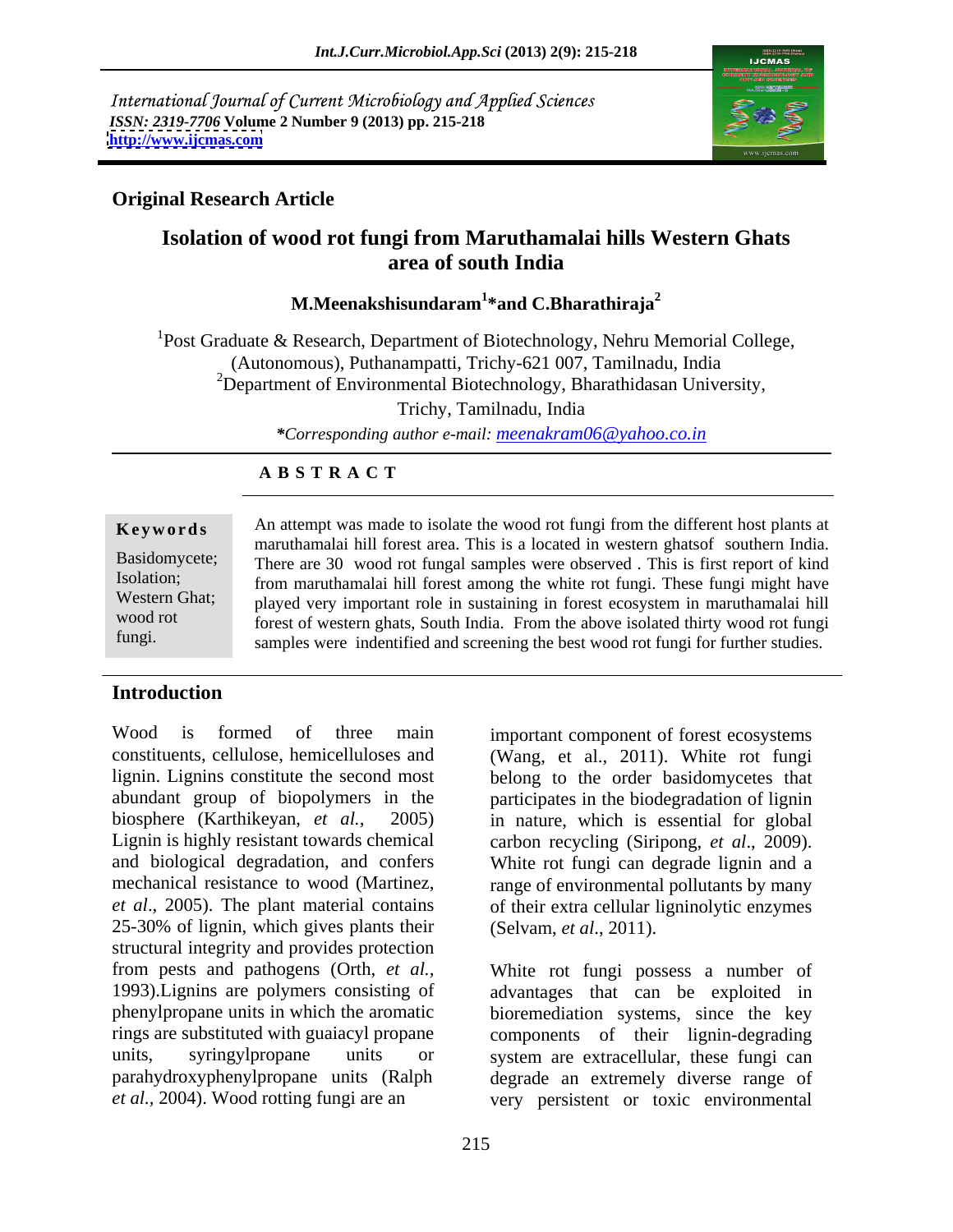pollutants (Silvia, *et al.,* 2008). The ability their host were noted with the help of local of fungi to degrade lignocellulosic tribal people. The fungal sporocarps were materials is due to their highly efficient carefully in two sets of samples (Mueller, enzymatic system (Sanchez, 2009). *et al.*, 2004). Microbial degradation of lignin has of cellulose are extremely attractive for use One set of the sample collected were improve the digestibility of highly lignin without loss of appreciable amounts promising group for biotechnological isolation of 30samples of wood rot fungi (Walting, 1971) and inoculated on 2 %

### **Materials and Methods**

Thirty samples of fruiting bodies of the wood rot fungi were collected from ofmaruthamalai hill, western ghats, wrapped in paper bags and brought to the laboratory. The collection sight is situated in the  $76^{\circ}$  55E and 110.5  $\cdot$  N.  $55E$  and  $110.5$   $\cdot$  N.

It receives rainfall of about 450mm per year with humidity and even temperature. This research work was funded by Science

photographed at the sight using digital camera. The various wood rot fungi and

in biological pulping processes, to preserved for culturing the mycelia for lignified received considerable attention in samples were used for the study of recent years. Fungi that selectively remove morphological (Colour, shape, and odour) plant industrial products (Kirk, *et al.*, the biochemical identification according to 1980). White rot fungi emerged as a the method of walting, (1971). The fungal applications, especially in bioremediation mercuric chloride solution, repeatedly (Reddy, *et al*., 2011). In the present study washed with sterile distilled water from different host plants have been malt agar medium in petriplates. The carried out Maruthamalai hill fungal growth which occurred on the *et al.*, 2004). One set of the sample collected were further studies. The second set of the characters, microscopical characters and the biochemical identification according to the method of walting, (1971).The fungal growth was cut sterilized with 1% (Walting, 1971) and inoculated on 2 % plates were subcultured and maintained in malt agar slants.

### **Collection and Isolation Results and Discussion**

## **Collection of the Samples**

decayed wood and living trees of In the present study Thirty samples were Tamilnadu. The samples were marked maruthamalai hill area of Tamilnadu in with information such as collection South India. General macrocharacters of number with names, procurement location the fruit body including colour of different and date of collection. Fruit bodies were tissues and type of rot were noted in the collected from various location of field. The isolation of wood rot fungi and their Character are presented in Table-1

## **Acknowledgement**

The soil condition was generally shallow Engineering Research Board, (SERB), with sandy loam texture, rocky substratum New Delhi, Government of India FAST was available at steepy areas (Paulsamy, Track scheme for research project, 2012).<br>
2012. The corresponding<br>
2012. The corresponding<br>
2012. The corresponding<br>
2012. The corresponding<br>
2012. The corresponding<br>
2012. The corresponding<br>
2012. The corresponding<br>
2012. The corresponding<br>
2013. The wood No.SR/FT/LS-38/2012. The corresponding author thank (SERB) for their constant financial support and guidance rendered throughout the period of study.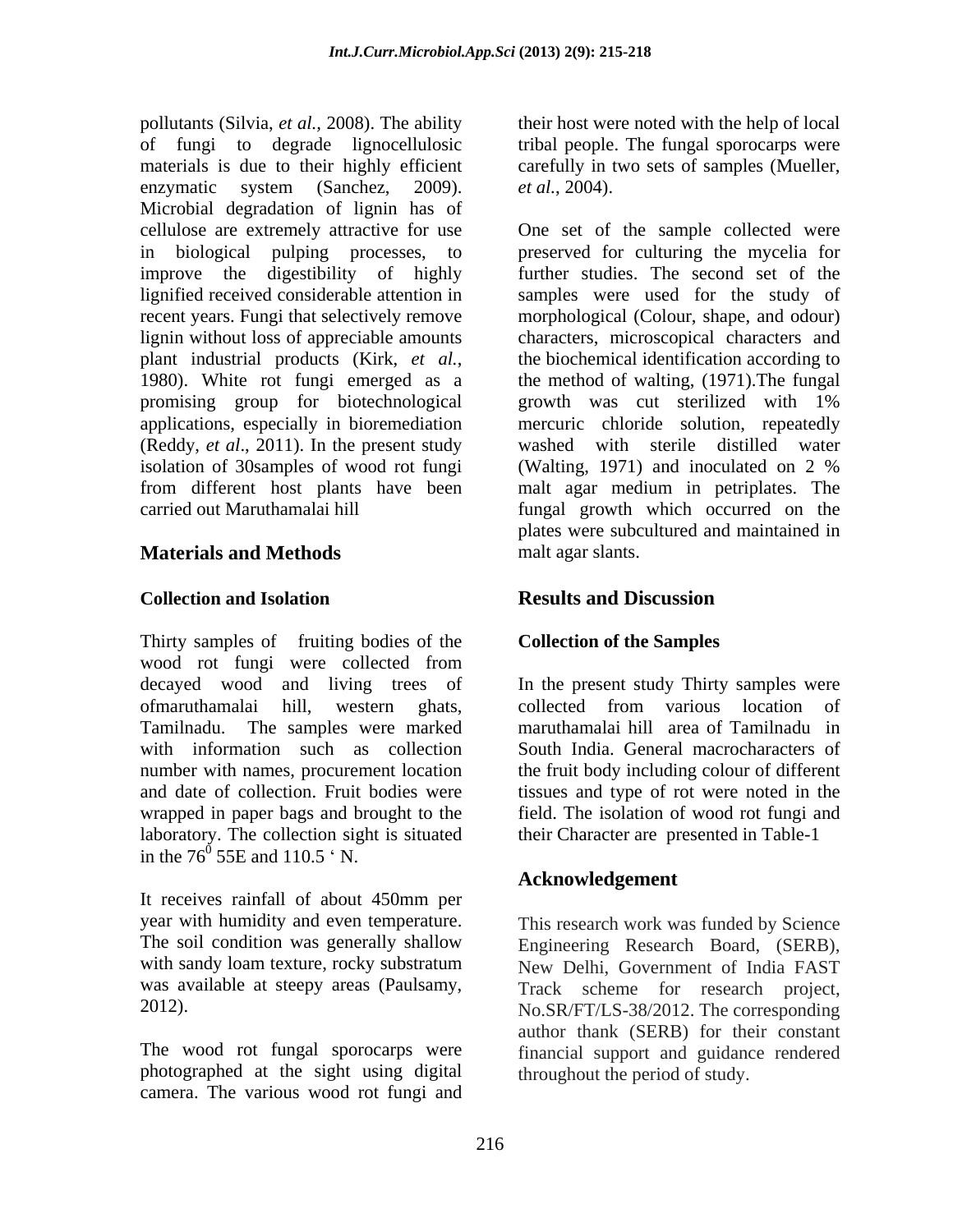|             | S. No Strain No   Mushroom | vernacular name                     | <b>Mushroom</b><br>character | <b>Host botanical name</b> |
|-------------|----------------------------|-------------------------------------|------------------------------|----------------------------|
|             | M1                         | Marakaalaan                         | Non edible                   | Acacia lucophloea          |
|             | M <sub>2</sub>             | Marakaalaan                         | Edible                       | Acacia nilotica            |
|             | M <sub>3</sub>             | Vellaikaalaan                       | Edible                       | Agave americanum           |
|             | M4                         | Marakaalaan                         | Edible                       | Albizziaamericanum         |
|             | M <sub>5</sub>             | Unknown                             | Non edible                   | Albizzialebbeck            |
|             | M <sub>6</sub>             | Unknown                             | Non edible                   | Atlantiamonophylla         |
|             | M7                         | Unknown                             | Non edible                   | Azadirachtaindica          |
|             | M8                         | Unknown                             | Non edible                   | Bambusaarundinacea         |
| Q           | M <sup>9</sup>             | Marakaalaan                         | Edible                       | Bouhiniavariegata          |
| 10          | M10                        | Marakaalaan                         | Non edible                   | Cassia fistula             |
| 11.         | M11                        | Marakaalaan                         | Non edible                   | Cassia siamea              |
| 12.         | M12                        | Marakaalaan                         | Non edible                   | Delonixregia               |
| 13.         | M13                        | Marakaalaan                         | Non edible                   | Ficusbengalensis           |
| 14.         | M14                        | Unknown                             | Non edible                   | Pongamiapinnata            |
| 15.         | M15                        | Kuyaankaalaan                       | Edible                       | Santalum album             |
| 16.         | M16                        | Marakaalaan                         | Non edible                   | Tamarindusindica           |
| $\perp$ 17. | M17                        | Marakaalaan                         | Non edible                   | Tectonagrandis             |
| 18.         | M18                        | Marakaalaan                         | Non edible                   | Terminaliaarjuna           |
| 19.         | M19                        | Marakaalaan                         | Non edible                   | Thevitaperviana            |
| 20.         | M20                        | Marakaalaan                         | Non edible                   | PolyalthialongifoliaS.nn   |
|             | M21                        | Marakaalaan                         | Non edible                   | MurrayaKoenigii            |
| 22          | M22                        | Seenikallan                         | Non edible                   | Azadirachtaindica          |
| 23          | M23                        | Marakaalaan                         | Non edible                   | Mangiferaindica            |
| 24          | M24                        | Marakaalaan                         | Non edible                   | Moringapterygosperma       |
| 25          | M25                        | Yaanaimithi                         | Soil - Edible                | Dalbergiasisssoo           |
| 26          | M26                        | $\sim$ $\sim$ $\sim$<br>Sarugumutti | Soil - Edible                | Sesbaniagrandiflora        |
| 27          | M27                        | Neeikaalaan                         | Soil - Edible                | Cassia roxburghii          |
| 28          | M28                        | Yaanaikaathu                        | Soil - Edible                | Acacia auriculiformis      |
| 29          | M29                        |                                     |                              |                            |
|             |                            | Marakaalaan                         | Edible                       | Ficusbenghalensis          |

# **Table.1** Detailed of wood rot fungi collected from maruthamalai